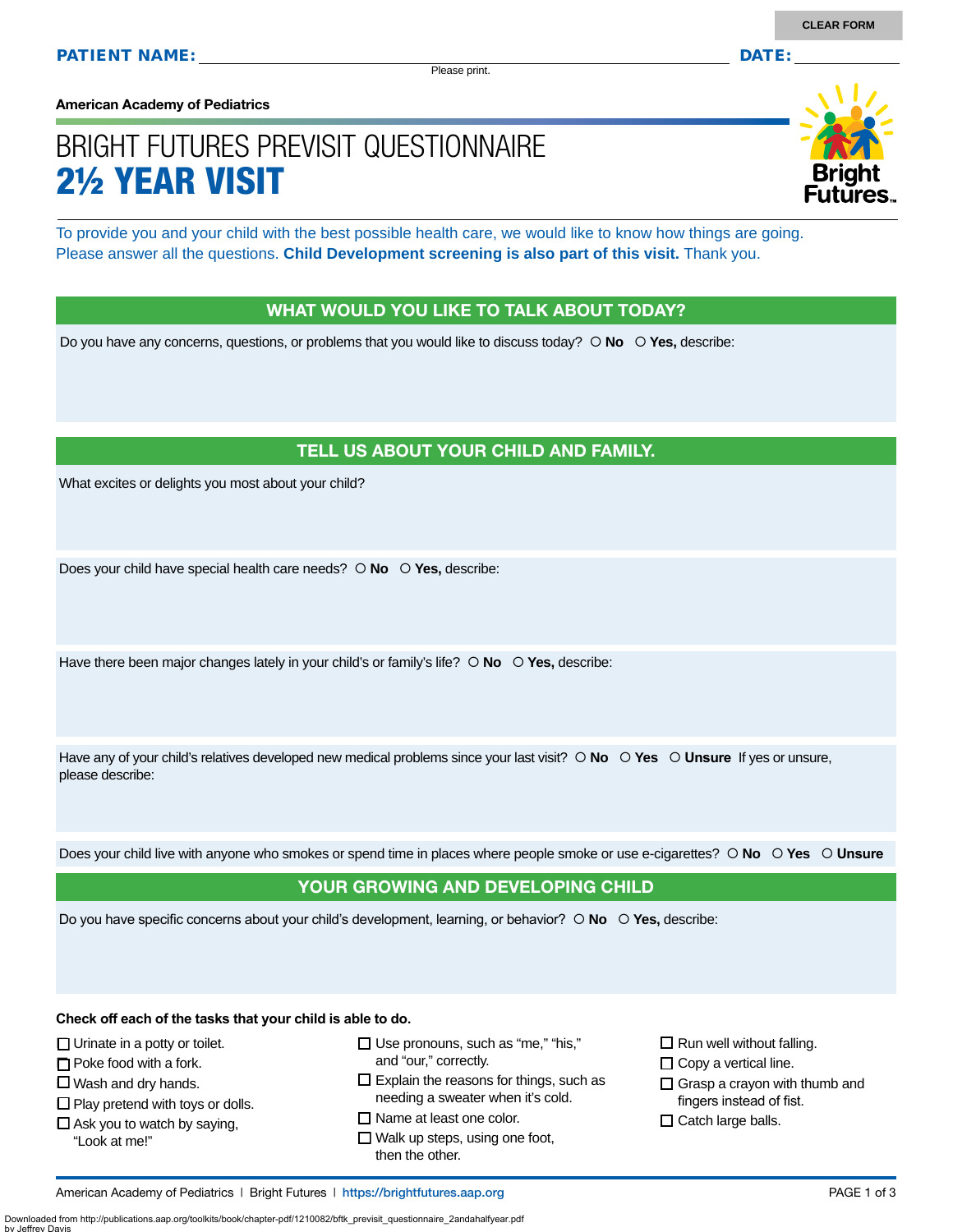### 2½ YEAR VISIT

#### RISK ASSESSMENT

| Anemia                       | Does your child's diet include iron-rich foods, such as meat, iron-fortified cereals, or beans? | O Yes         | $O$ No        | O Unsure |
|------------------------------|-------------------------------------------------------------------------------------------------|---------------|---------------|----------|
|                              | Do you ever struggle to put food on the table?                                                  | $\bigcirc$ No | O Yes         | O Unsure |
|                              | Do you have concerns about how your child hears?                                                | $O$ No        | O Yes         | O Unsure |
| <b>Hearing</b>               | Do you have concerns about how your child speaks?                                               | $\circ$ No    | O Yes         | O Unsure |
| Oral health<br><b>Vision</b> | Does your child have a dentist?                                                                 | O Yes         | $\bigcirc$ No | O Unsure |
|                              | Does your child's primary water source contain fluoride?                                        | O Yes         | $\bigcirc$ No | O Unsure |
|                              | Do you have concerns about how your child sees?                                                 | $\circ$ No    | O Yes         | O Unsure |
|                              | Does your child have trouble with near or far vision?                                           | $O$ No        | O Yes         | O Unsure |
|                              | Do your child's eyes appear unusual or seem to cross?                                           | $O$ No        | O Yes         | O Unsure |
|                              | Do your child's eyelids droop or does one eyelid tend to close?                                 | $O$ No        | O Yes         | O Unsure |
|                              | Have your child's eyes ever been injured?                                                       | $\circ$ No    | O Yes         | O Unsure |

#### ANTICIPATORY GUIDANCE

#### How are things going for you, your child, and your family?

#### FAMILY ROUTINES

| Does your family eat meals together?                                                                           |       | $O$ No |
|----------------------------------------------------------------------------------------------------------------|-------|--------|
| Do you have a regular bedtime routine for your child?                                                          |       | $O$ No |
| Do you encourage family exercise, such as walking, swimming, dancing, or bicycling?                            | O Yes | $O$ No |
| Does your family go to museums, zoos, and other educational places together?                                   |       | $O$ No |
| Do you and your partner participate in social activities? Do you do things with friends, away from the family? | O Yes | $O$ No |
| Does everyone in your family follow the same routines and set the same limits for your child?                  |       | $O$ No |

#### LEARNING TO TALK AND COMMUNICATE

| Do you read to your child every day?                                                                                   |  | O Yes O No   |
|------------------------------------------------------------------------------------------------------------------------|--|--------------|
| Do you use simple words when asking your child a question and give plenty of time for her to respond?                  |  | ∣O Yes ∣O No |
| Do you carefully listen to your child and, if necessary, offer the right words to help him make sure he is understood? |  | O Yes O No   |
| Does your child become frustrated when others cannot understand what he says?                                          |  | O Yes        |

#### GETTING ALONG WITH OTHERS

| Does your child play with other children?                                                                                        |       | $O$ No     |  |
|----------------------------------------------------------------------------------------------------------------------------------|-------|------------|--|
| Do you allow your child to make choices such as what clothes to wear, what to eat, and what books to read?                       | O Yes | $\circ$ No |  |
| How much time every day does your child spend watching TV or using computers, tablets, or smartphones?                           |       | hours      |  |
| If your child uses media, do you monitor the shows your child watches or activity she does?                                      | O Yes | $\circ$ No |  |
| Has your family made a media use plan to help everyone balance time spent on media with other family and<br>personal activities? |       | $O$ No     |  |

#### GETTING READY FOR PRESCHOOL

| Do you have plans for child care or preschool in the next year? |       | $O$ No        |
|-----------------------------------------------------------------|-------|---------------|
| Is your child a part of a regular playgroup?                    | O Yes | $\circ$ No    |
| Do you read books to your child about getting ready for school? |       | $O$ No        |
| Are you encouraging toilet training?                            | O Yes | $\bigcirc$ No |
| Do you praise your child when she tries to use the potty?       |       | $O$ No        |

Downloaded from http://publications.aap.org/toolkits/book/chapter-pdf/1210082/bftk\_previsit\_questionnaire\_2andahalfyear.pdf by Jeffrey I